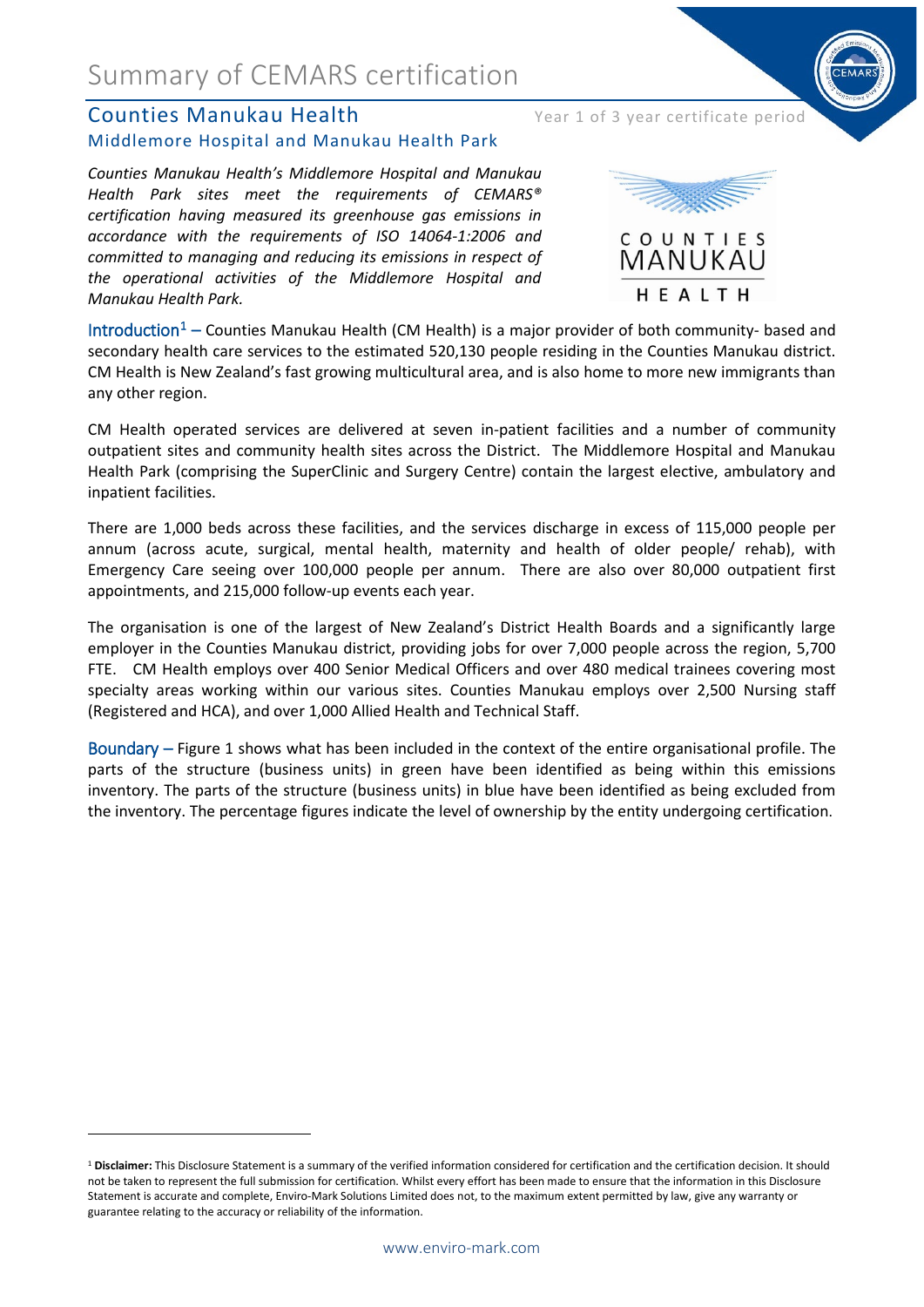## Summary of CEMARS certification

#### Counties Manukau Health Year 1 of 3 year certificate period

#### Middlemore Hospital and Manukau Health Park



**Figure 1:** Organisational structure showing business units included and excluded.

Consolidation approach – The operational control consolidation approach has been used to account for operational emissions with reference to the methodology described in the GHG Protocol and ISO 14064- 1:2006 standards.

Base year – 01/07/2011 to 30/06/2012

#### Measurement period – 01/07/2017 to 30/06/2018

Emissions source inclusions – The operational GHG emissions for the organisation by emissions source are shown in Figure 2 below.



**Figure 2:** GHG emissions by emissions source (tCO<sub>2</sub>e).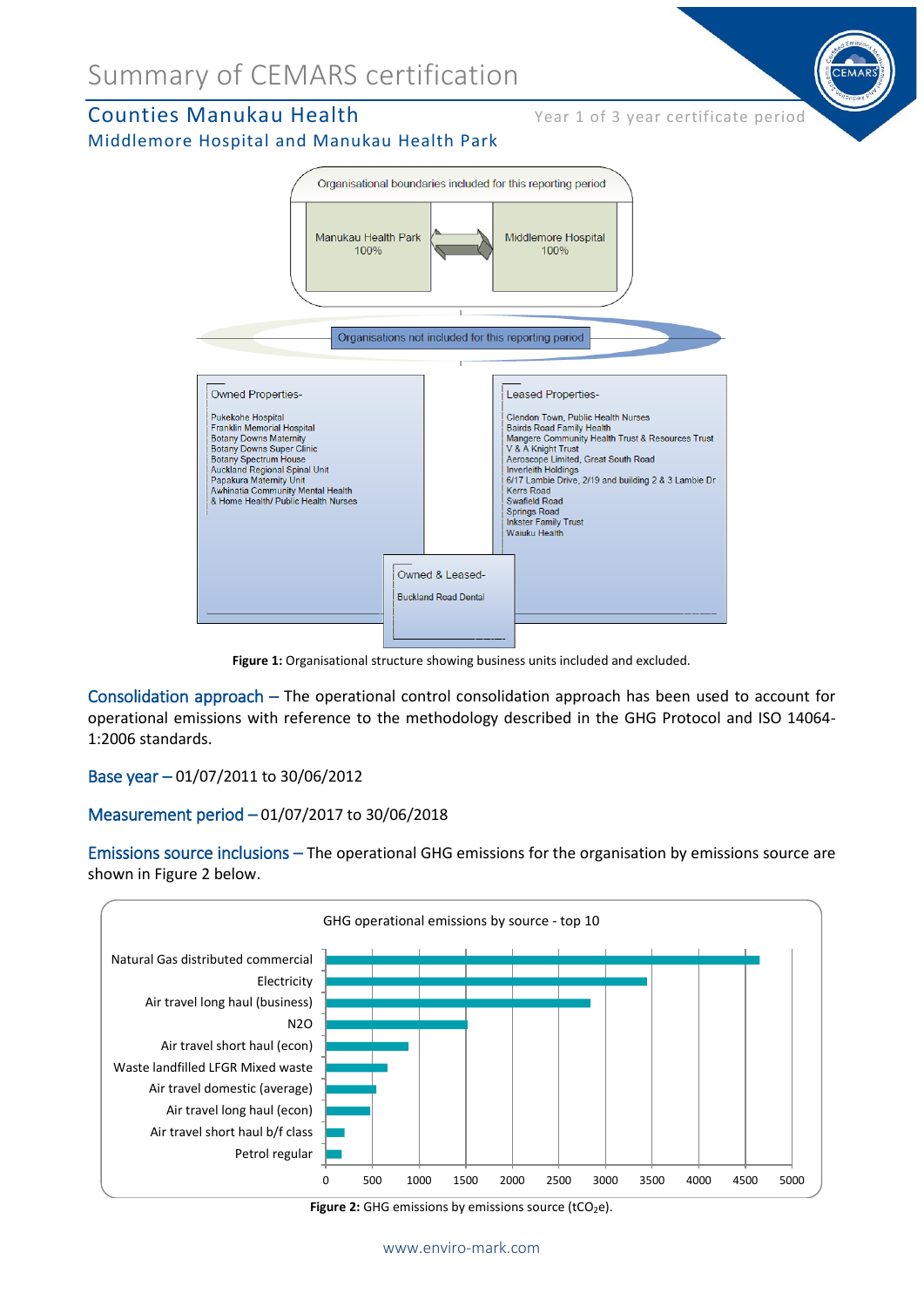# **Counties Manukau Health** Year 1 of 3 year certificate period



| <b>Emissions summary by scopes</b> |           | <b>Units</b>       |
|------------------------------------|-----------|--------------------|
| Scope 1 total                      | 6,784.80  | tCO <sub>2</sub> e |
| Scope 2 total                      | 3,443.66  | tCO <sub>2</sub> e |
| Scope 3 total                      | 5,872.61  | tCO <sub>2</sub> e |
| Mandatory scope 3                  | 5,737.11  | tCO <sub>2</sub> e |
| Additional scope 3                 | 135.50    | tCO <sub>2</sub> e |
| One-time scope 3                   | 0.00      | tCO <sub>2</sub> e |
| <b>Total inventory:</b>            | 16.101.06 | tCO <sub>2</sub> e |

Emissions as tonnes of carbon dioxide equivalents ( $tCO<sub>2</sub>e$ ) for this period were:

Emissions source exclusions – The following emissions sources were excluded from the inventory for this measurement period:

| <b>GHG emissions source</b>                    | <b>GHG emissions</b><br>level scope | <b>Reason for exclusion</b>                                                                                                                                                                                                                           |
|------------------------------------------------|-------------------------------------|-------------------------------------------------------------------------------------------------------------------------------------------------------------------------------------------------------------------------------------------------------|
| <b>R134A</b>                                   | Scope 1                             | de minimis                                                                                                                                                                                                                                            |
| Staff commuting to<br>and from work            | Scope 3<br>additional               | Data is unavailable                                                                                                                                                                                                                                   |
| Postage and couriers                           | Scope 3<br>mandatory                | de minimis                                                                                                                                                                                                                                            |
| Specimens and sample                           | Scope 3                             | Regional contracts for the courier service, frequent deliveries yet very                                                                                                                                                                              |
| collections                                    | mandatory                           | small volume. This service is often shared with Auckland DHB and<br>Waitemata DHB so is difficult to assess total activity for CMDHB.                                                                                                                 |
| Freight services                               | Scope 3<br>mandatory                | Contracted by the supplier and is mostly Free Into Store (FIS)                                                                                                                                                                                        |
| Contracted services                            | Scope 3                             | Services such as cleaners and laundry service excluded due to being<br>contracted out                                                                                                                                                                 |
| Taxi travel                                    | Scope 3                             | Initial estimate was conducted during the verification and showed that<br>emissions from taxi use only account for 34.7tCO <sub>2</sub> e and is therefore<br>less than 1% of the total inventory                                                     |
| Rental cars                                    | Scope 3                             | An initial estimate was conducted during the verification and showed<br>that emissions from rental cars use only account for approximately 10<br>tonnes of CO <sub>2</sub> e and is therefore less than 1% and not material to the<br>total inventory |
| Reimbursement of<br>personal vehicle use       | Scope 3                             | de minimis                                                                                                                                                                                                                                            |
| Refrigerant holdings in<br>domestic heat pumps | Scope 3                             | 200 domestic size heat pumps and these units are all deemed to be<br>less than 3kg of refrigerant holdings                                                                                                                                            |
| Waste water                                    | Scope 3                             | Emissions from waste water only account for less than 1% of the total<br>inventory therefore excluded                                                                                                                                                 |

Emissions reduction commitments – A GHG emissions management plan and reduction targets have been developed. The organisation is committed to reducing annual relative emissions by a minimum of 2% per annum. We surpassed our achievement of a 20% reduction last year and have set a new target of reaching carbon neutrality by 2050.

Projects to manage emissions include:

| <b>Objective</b>    | <b>Actions</b>                                                                                             |
|---------------------|------------------------------------------------------------------------------------------------------------|
| Reduce energy bills | Energy efficient design of new Capital Projects, including building,<br>equipment, plant and system design |